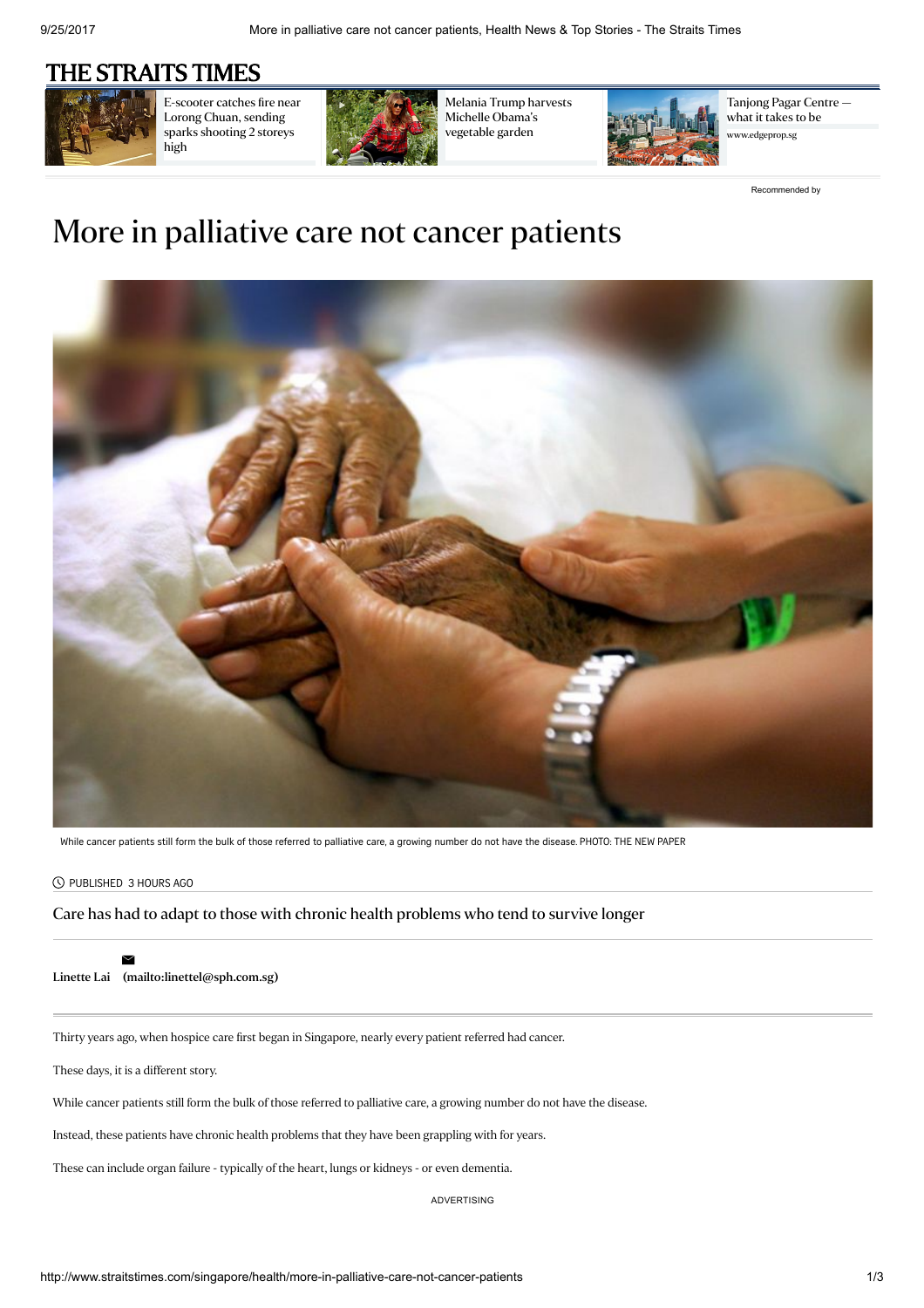Hospices say care has had to adapt to this growing demographic and its unique needs.

For example, cancer patients often experience a slow decline over a relatively short period, said Dr Chong Poh Heng, the medical director at HCA Hospice Care.

QUALITY OF LIFE

The hospice... is not about dying but living life to the fullest.

DR ONG WAH YING, medical director at Dover Park Hospice.

"

However, the disease trajectory for other types of patients is typically longer and less predictable.

As a result, care often focuses on improving quality of life and helping family members cope in the long haul, as patients are sometimes cared for at home.

In some cases, patients' conditions even stabilise and they go on to lead relatively normal lives.

"As a general rule, patients with cancer live about three months after being referred to us. We know that in these three months, we have to work very hard," Dr Chong

said.

"But for the ones without cancer, they dip down ever so slowly," he added. "It is about helping them to live with a good quality of life, ensuring that they can come out of the house, that they have some semblance of a social life."

He estimates that two in 10 patients under HCA's care do not have cancer.

While much of cancer care is focused on alleviating pain, palliative care for other conditions also involves dealing with issues such as breathlessness or confusion.

For example, those with advanced dementia may lose their ability to communicate, said Adjunct Associate Professor Joyce Simard at Western Sydney University's nursing school in Australia.

But activities can be designed so that they remain engaged even in their final days, she said.

"We can't cure dementia and medication is not particularly helpful, but we can offer meaningful activities that help people live - not simply exist - with memory loss."

The number of inpatient palliative care beds has nearly doubled since 2011, while the number of home palliative care places has gone up by nearly half.

Dr Angel Lee, who chairs the Singapore Hospice Council, said the number of inpatient consultations for palliative care has also increased by 8.2 per cent over the past three years.

"(This demonstrates) the value placed by other clinicians on the palliative care team's input," she said.

However, the Singapore Medical Council's annual report states that there were only 28 palliative care physicians registered last year, out of more than 5,000 specialists.

Although this is double the number that was on the register four years ago, experts say it is not enough.



Related Story Dispelling stigma and [misconceptions](http://www.straitstimes.com/singapore/health/dispelling-stigma-and-misconceptions) about palliative care